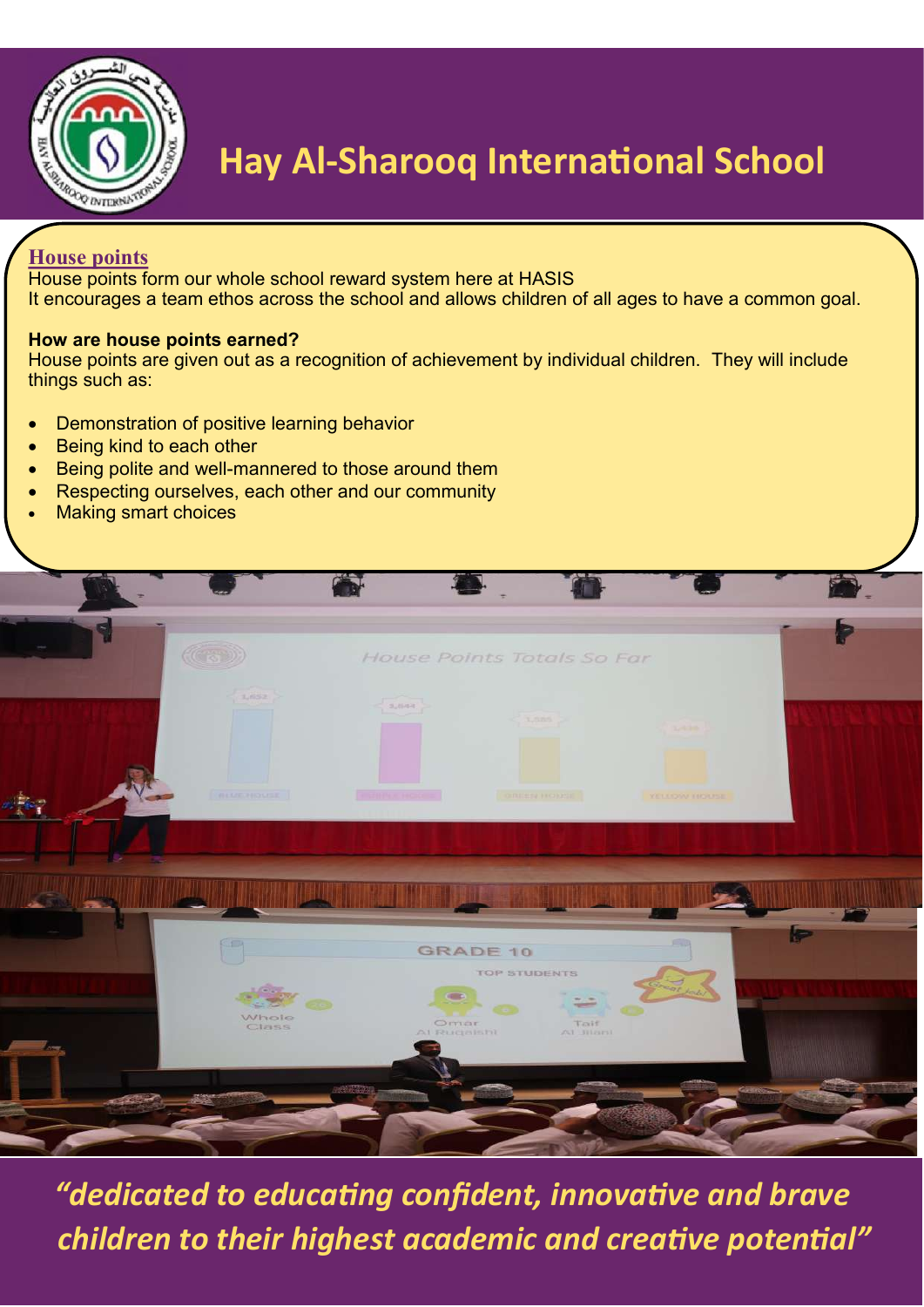

## **We Empower Our Staff**

**Ms. Tahani Al Shaibi, our school communication officer has been chosen as a presenter in the 4th international conference of media and communication in Germany. Conference took place in University of Bonn from 26-28 September. We are very proud of her. POWRING our staff!**



**To ensure that our students are safe at all times, we have invited the civil defense office to our school to look at our school safety systems and emergency evacuation plans. The meeting ended up with many positive outcomes which will help us with improving the safety standards across the school.**



 *"dedicated to educating confident, innovative and brave children to their highest academic and creative potential"*